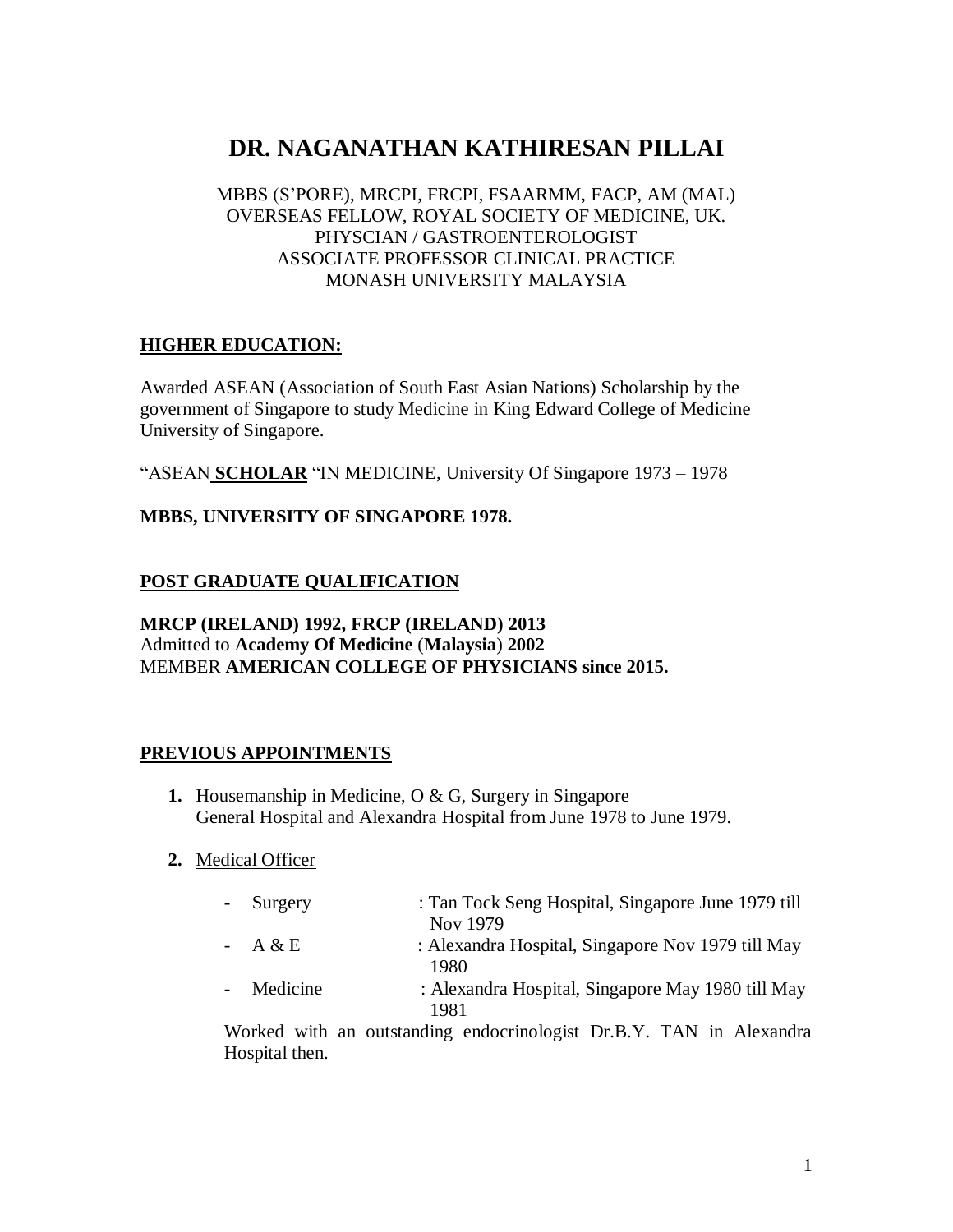**3.** Return to Malaysia in June 1981

Posted to Alor Setar, General Hospital.

(i) Opthalmology - Alor Setar General Hospital for 8 months till June 1981

Called to National Services.

- (ii) **Malaysian Armed Forces - Captain Doctor** 1982 till 1984.
- (iii) Family Practice Kangar and Penang 1984 till 1988
- Joined University Hospital in 1988 / 89 to prepare for MRCP
- Left for UK in August 1990

### **EXPERIENCE IN THE UK**

(i) SHO - Geriatric Medicine 6 months (Feb 1991 till Oct 1991) St. Luke's Hospital Crosland Moor Huddersfield HD 4 5 RQ England

(ii) REGISTRAR - General Medicine / Geriatric Medicine Nov 1991 till April 1992. St. Luke's Hospital / Huddersfield Royal Infirmary, England

(iii) REGISTRAR/SHO - General Medicine / Geriatric Medicine / Rheumatology Norfolk and Norwich Hospital Norwich, England April 1992 till February 1993

Return to Malaysia in March 1993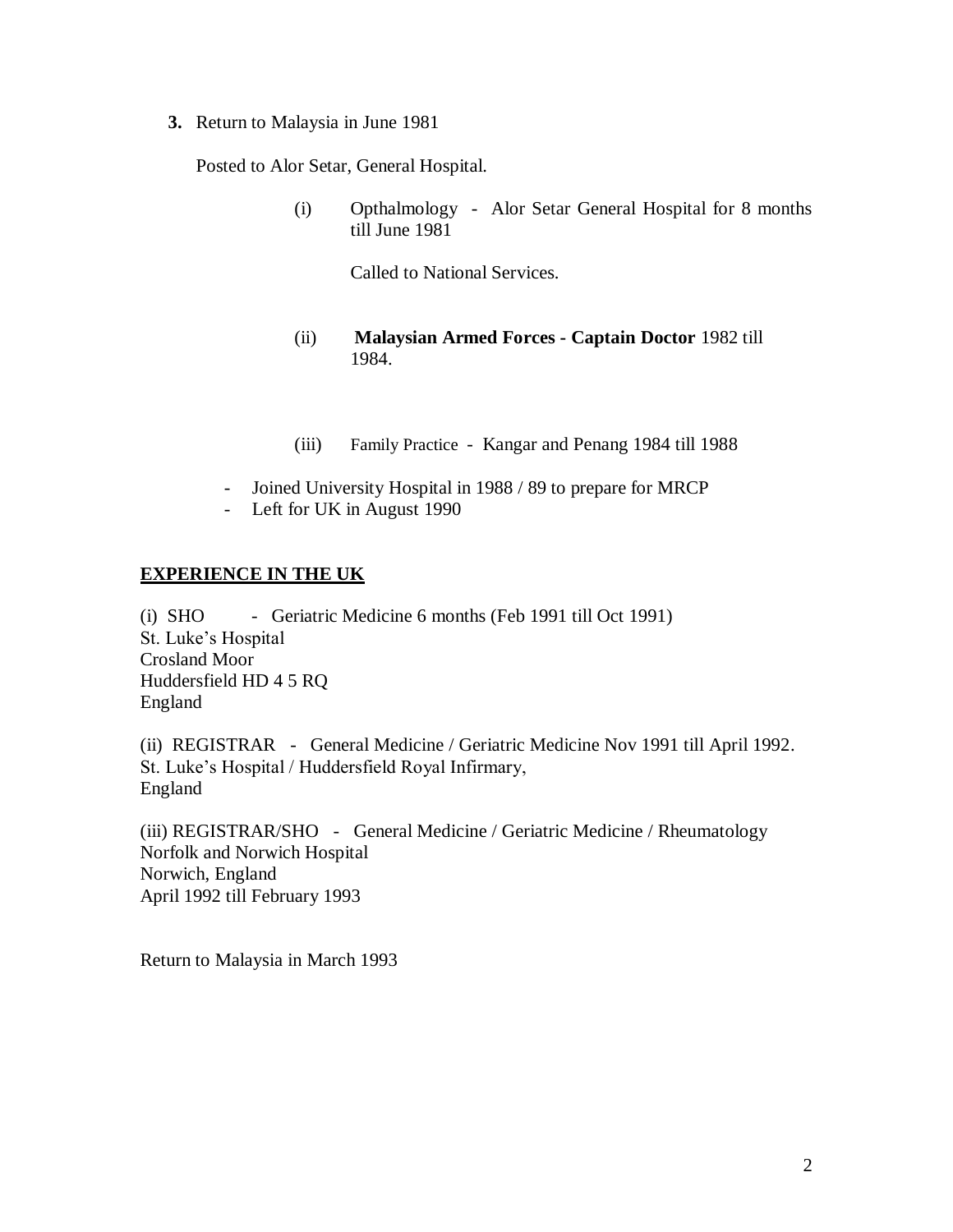#### **Subsequent Appointments**

Clinical Specialist in the Hospital University, Kuala Lumpur from April 1993 till July 1994.

Joined the Gastroenterology Centre, Clinic Panir, AG-3(Ground Floor), Plaza Pekeliling, Jalan Tun Razak, 50400, KL

Specialised in Gastroenterology under the guidance of Dr.Pannir Chelvam, the pioneer gastroenterologist in this country for the next three years.

Joined the Damai Specialist Service Hospital, Kuala Lumpur in 1998 as a physician/gastroenterologist in 1997 till 2011.

Joined Jefferey Cheah School of Medicine, Monash University, Malaysia in 2012 as Associate Professor Clinical Practice till now.

# **Capabilites:**

Proficient in all medical procedures, gastroscopy, colonoscopy. Limited ERCP skills.I have done about 20 ERCPs before leaving Dr.Pannir.

I am still an old fashioned doctor relying less on modern investigative methods unless necessary but emphasizing the importance of history taking and clinical skills.

Teaching medical students Clinical Medicine in Monash University, Malaysia. Teaching commitments include bedside teaching, problem based learning, clinical skills and guiding students and doctors to write and publish case studies and relevant research.

Conducting Continuing Medical Education for general practitioners in the area which is semi-urban and rural.

I am the Coordinator of the Rural Medicine Program for medical students in Monash University, Malaysia.

Currently placed in Monash Precinct, Wisma Centrepoint, Jalan Sia Her Yam, Segamat, 85000, Johor.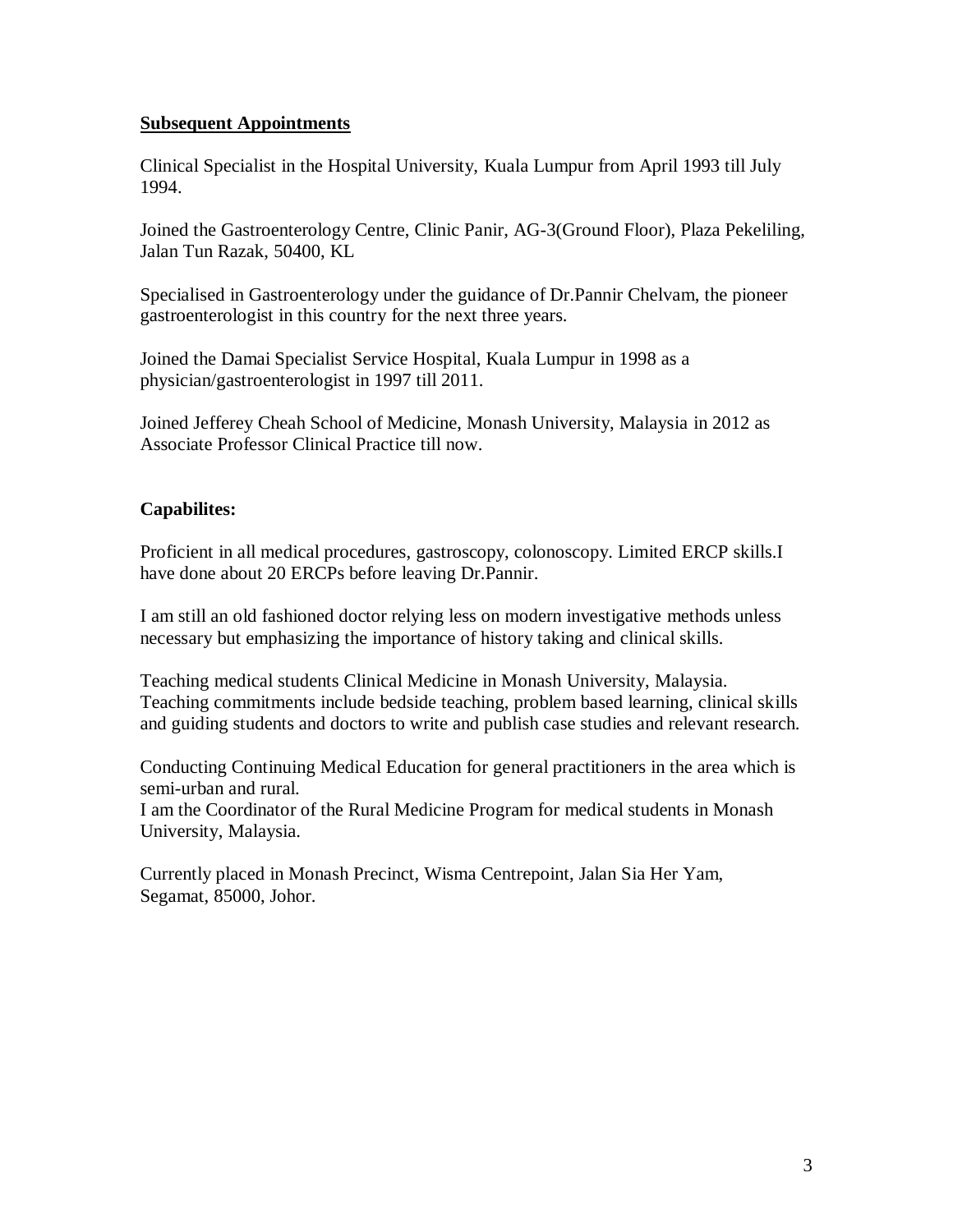#### **Publications:**

1. HERPES GESTATIONIS-ONE OF THE RARE SKIN LESIONS IN PREGNANCY-The Medical Journal of MalaysiaVol 49 Dec 1994.

2. HIV INFECTION IN MALAYSIA-A REPORT OF CASES SEEN AT UNIVERSITY HOSPITAL. -The Medical Journal of Malaysia Vol 50 Dec 1995.

3. UPPER GIT HAEMORRHAGE-CHAPTER 9 in the book MANAGEMENT OF COMMON GASTRENTEROLOGICAL PROBLEMS 2nd edition Editors: Richard Guan, I wrote this chapter while working with Dr.Pannir.

4. BENIGN GASTRIC ULCERS IN MALAYSIANS-7-year review. Journal of Gastroenterology and Hepatology Vol supplement 1996. Conference Presentation.

5. GASTRIC POLYPS IN MALAYSIANS-Journal of Gastroenterology and Hepatology Vol 2 supplement 1996.Poster Presentation.

6. CRYPTOCOCCAL MENINGITIS-A REPORT OF 27 CASES SEEN AT UNIVERSITY HOSPITAL-TROPICAL DOCTOR, THE ROYAL SOCIETY OF MEDICINE Vol 28 1997.

7. MULTIFACETED PRESENTATIONS OF DENGUE VIRUS INFECTION AND ITS MANAGEMENT: A CASE SERIES. American Journal of epidemiology and Infectious Disease 2015 Vol 3, no 5.

8. METHYLPREDNISOLONE-RESPONSIVE LEPTOSPIRAL ACUTE PULMONARY SYNDROME; A CASE REPORT. The International Journal of Medical Students. 2015.

9. CULTURE NEGATIVE ABCESSES AT MULTIPLE SITES: A DIAGNOSTIC AND MANAGEMENT DILEMMA IN A DISTRICT HOSPITAL. American Journal of Infectious diseases and Microbiology, 2015, Vol 3, No 5.

10. CHOICE OF MANAGEMENT IN A RARE CASE OF SYMPTOMATIC WOLFF-PARKINSON-WHITE (WPW) SYNDROME TYPE B. OA Library Journal. 2015.

11. PREDICTORS OF TUBERCULOSIS TREATMENT OUTCOME IN AN URBAN SETTING: A RETROSPECTIVE STUDY. American Journal of Infectious Diseases and Microbiology, 2016, Vol 4, No 1.

12. UNUSUAL PRESENTATIONS OF TUBERCULOSIS: A CASE SERIES. OA Library Journal, 2016.